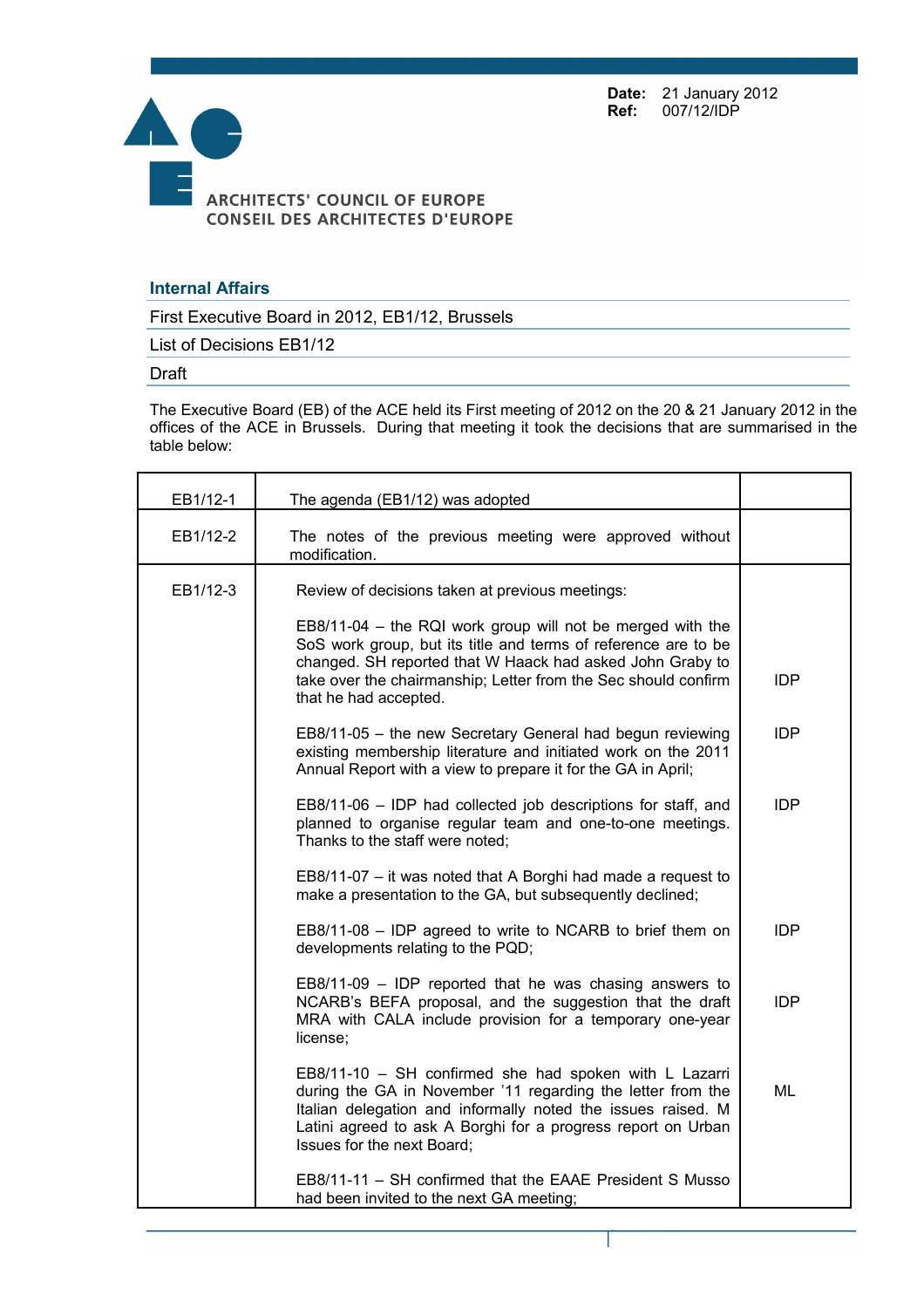First Executive Board in 2012, EB1/12, Brussels List of Decisions EB1/12 Draft

Page 2 sur 5

|          | EB8/11-11 a: All invitations to external guests need to be re-<br>sent via Secretariat, to alert them to the Conference 25 & 26 <sup>th</sup><br>April and change of venue of GA to Amsterdam for 27 <sup>th</sup> April<br>'12.                                                                                                                                                                                                                                                                                                                                                                                                                                                                                                        |                           |
|----------|-----------------------------------------------------------------------------------------------------------------------------------------------------------------------------------------------------------------------------------------------------------------------------------------------------------------------------------------------------------------------------------------------------------------------------------------------------------------------------------------------------------------------------------------------------------------------------------------------------------------------------------------------------------------------------------------------------------------------------------------|---------------------------|
|          | $EB8/11-12 - it$ was noted that the October JWP meeting had<br>been deferred to Spring 2012 (yet to be scheduled). President,<br>Secretary General & TA1 Coordinator to agree next steps;                                                                                                                                                                                                                                                                                                                                                                                                                                                                                                                                               | SH, IDP,<br>WH            |
|          | EB8/11-13 - UIA Co-operation: President, Secretary General<br>and Coordinators of TAs 1, 2 and 3 to take forward. SG to<br>review mapping of work groups (particularly CPD) as well as<br>the possible meeting with UIA Regions I and II in Istanbul (23-<br>24 March); SG to draft amendments to UIA Region I                                                                                                                                                                                                                                                                                                                                                                                                                          | SH,<br>IDP,<br>WH, MD, NG |
|          | President's proposals for cooperation, agree with President<br>and respond to A. Riverso.                                                                                                                                                                                                                                                                                                                                                                                                                                                                                                                                                                                                                                               | <b>IDP</b>                |
|          | EB8/11-14 – G Siew to be invited to GA to speak on the future<br>of the profession; SH had preliminary contacts already in<br>December and this can be confirmed once the Amsterdam<br>Conference program is announced.                                                                                                                                                                                                                                                                                                                                                                                                                                                                                                                 | <b>IDP SH</b>             |
|          | EB8/11-15 - F Rogerson to be invited to draft a position paper<br>on "Procurement and Universal Access" as input to the work of<br>the Procurement work group [nota: since received and<br>forwarded to Thomas Maibaum];                                                                                                                                                                                                                                                                                                                                                                                                                                                                                                                | <b>IDP SH</b>             |
|          | $EB8/11-16$ – the outcome of the elections was noted and $P-H$<br>Schmutz was thanked for overseeing their smooth running;                                                                                                                                                                                                                                                                                                                                                                                                                                                                                                                                                                                                              |                           |
|          | EB82/11-17 - recommendations relating to 2011 underspend<br>(see Finance item, below)                                                                                                                                                                                                                                                                                                                                                                                                                                                                                                                                                                                                                                                   |                           |
|          | Decisions from EB7/11 are now incorporated into EB8/11 and<br>EB1/12 actions. The only outstanding matters are:<br>"99 minutes" proposal (for November GA);<br>- review of Communications (now a 2012 priority);                                                                                                                                                                                                                                                                                                                                                                                                                                                                                                                        | <b>IDP</b>                |
| EB1/12-4 | The Secretary General's report was warmly welcomed, in<br>particular, initial efforts to stimulate feedback from work groups                                                                                                                                                                                                                                                                                                                                                                                                                                                                                                                                                                                                            |                           |
| EB1/12-5 | Finance: interim statement. Early indications were showing a<br>possible surplus of €25,000 (to be confirmed). While noting the<br>recommendation from FICO that any underspend be returned to<br>the MOs, it was also noted that the existing Solidarity Fund had<br>not been exhausted. Therefore, it was decided that the<br>underspend should be left in the reserve for the time being. The<br>call for the terms of reference of the solidarity fund to be revised<br>(to cater not only for MOs whose income had fallen, but also<br>those who were facing increases in excess of 5%) was noted.<br>The Treasurer had been working on this with C Andre, but<br>would await further discussion at FICO before taking any action. | <b>CS</b>                 |
| EB1/12-6 | The 2012 budget was noted.                                                                                                                                                                                                                                                                                                                                                                                                                                                                                                                                                                                                                                                                                                              |                           |
| EB1/12-7 | 2011 subscriptions: it was noted that further reminders should be<br>send to Bosnia & Herzegovina and FYROM for non-payment of<br>2011 subscriptions.                                                                                                                                                                                                                                                                                                                                                                                                                                                                                                                                                                                   | CA                        |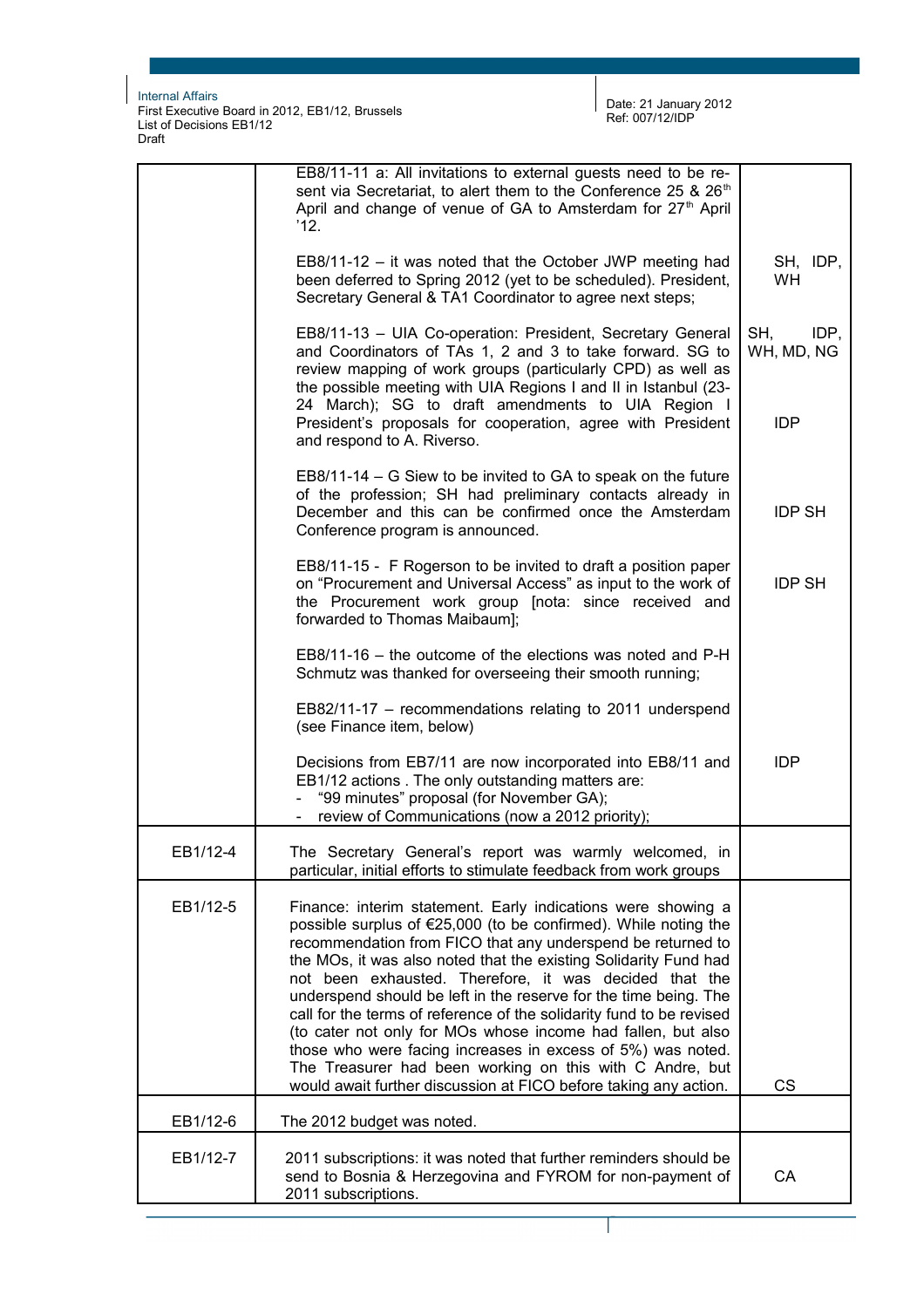First Executive Board in 2012, EB1/12, Brussels List of Decisions EB1/12 Draft

Date: 21 January 2012 Ref: 007/12/IDP

Page 3 sur 5

| EB1/12-8  | The honorary officer positions were allocated as follows:<br>Vice-President: Lionel Dunet<br><b>Treasurer: Christos Savva</b><br>vice-Treasurer: Michel de Keyser<br>TA1 Coordinator: Wolfgang Haack<br>$\bullet$<br>TA1 vice-coordinator: Konstantinos Belibassakis<br>TA2 Coordinator: Matjaz Durjava<br>TA2 vice-coordinators: Pawel Kobylanski (insurance) and<br>$\bullet$<br>Pierre-Henri Schmutz (SIM)<br>TA3 Coordinator: Nicholas Galabov<br>$\bullet$<br>TA3 vice-coordinator: Lionel Dunet, assisted by Mauro<br>Latini<br>It was further agreed that while the review of Communications<br>would involved in whole Board, the Vice-President would take<br>the lead (see later item). |                |
|-----------|---------------------------------------------------------------------------------------------------------------------------------------------------------------------------------------------------------------------------------------------------------------------------------------------------------------------------------------------------------------------------------------------------------------------------------------------------------------------------------------------------------------------------------------------------------------------------------------------------------------------------------------------------------------------------------------------------|----------------|
| EB1/12-9  | The matrix of external organisations was noted. IDP will<br>gradually review the effectiveness of these partnerships and<br>make recommendations to the Board.                                                                                                                                                                                                                                                                                                                                                                                                                                                                                                                                    | <b>IDP</b>     |
| EB1/12-10 | The matrix of priority activities was noted. The Secretary<br>General also tabled a document matching lobbying priorities to<br>these activities. It was recalled that it had been agreed to review<br>lobbying activities at each meeting, and to determine a series of<br>short, medium and long-term actions. PHS recommended that<br>the question of life-long learning (the European Qualifications<br>Framework and the Copenhagen process) be considered (in<br>addition to CPD)                                                                                                                                                                                                           | EB<br>SG<br>WH |
| EB1/12-11 | The handbook for EB members was noted, which they were<br>invited to consider in conjunction with the Statutes & Bylaws                                                                                                                                                                                                                                                                                                                                                                                                                                                                                                                                                                           |                |
| EB1/12-12 | The letter from STD (Sweden), appealing against the GA's<br>decision not to admit them to membership, was noted. In the<br>light of reported personnel changes at SA, the SG was asked to<br>contact SA to enquire whether they still maintained their<br>opposition to STD membership, underlining, once again, that<br>according to ACE rules, this was a national matter.                                                                                                                                                                                                                                                                                                                      | <b>IDP</b>     |
| EB1/12-13 | IDP drew Board members' attention to a letter from the CNOA<br>Belgium indicating their intention only to pay 50% of the Belgian<br>subscription to ACE, indicating that they were not allowed to<br>pay for FAB, which in turn could not pay for itself. IDP recalled<br>that the ACE had already received legal advice confirming<br>(again) that the CNOA Belgium – as a member of FICO and,<br>therefore, the ACE Services EEIG - was liable for payment of<br>the totality of the Belgian subscription and that any sub-division<br>of this amount within Belgium was a national matter. He was<br>asked to respond to the CNOA Belgium with reference to Maitre<br>Vergauwe's advice.       | <b>IDP</b>     |
| EB1/12-14 | The 2012 Calendar was noted. Further work group meeting<br>dates will be added as and when they become available. Known<br>SG main external engagements to be also added to Calendar.                                                                                                                                                                                                                                                                                                                                                                                                                                                                                                             |                |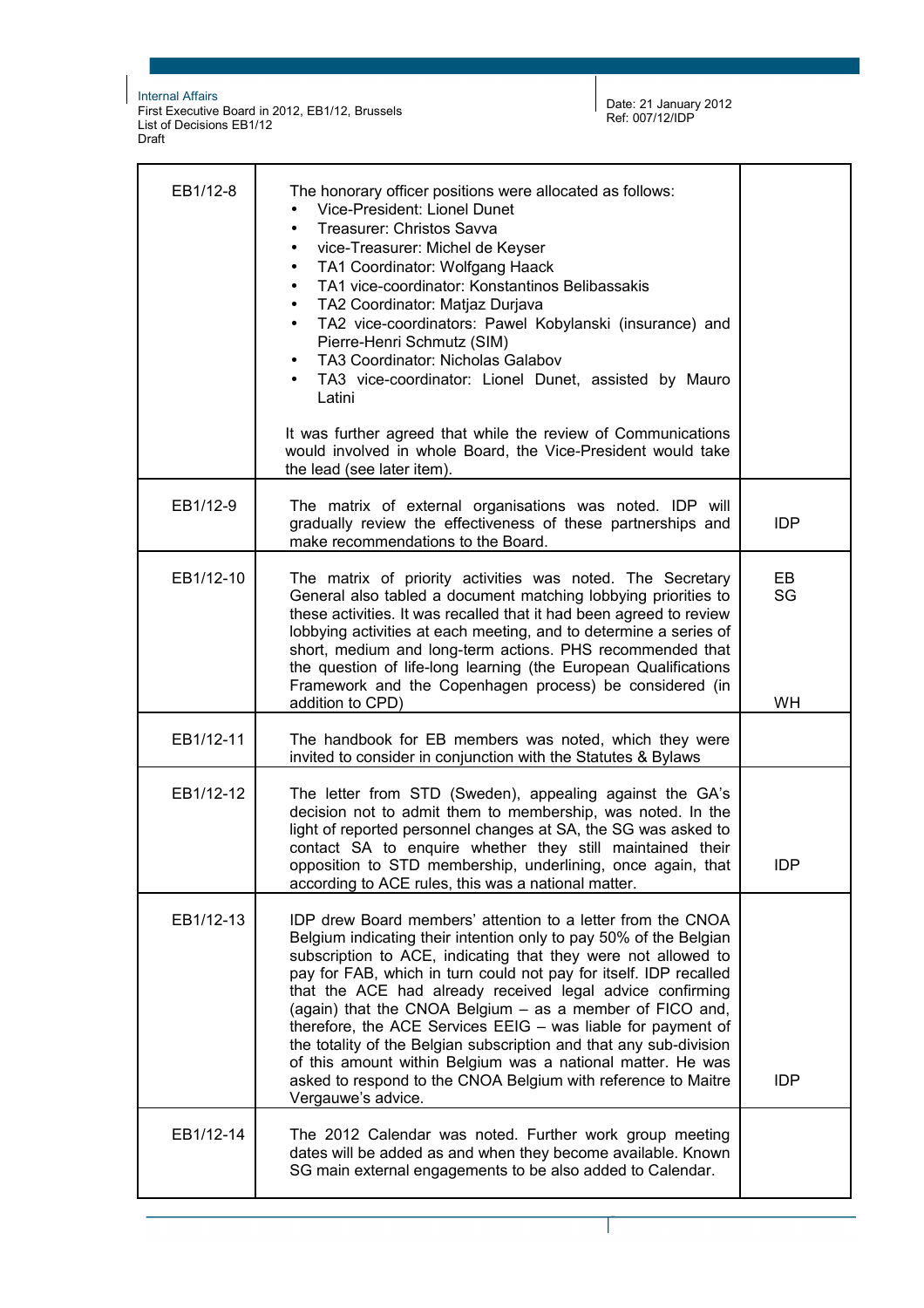First Executive Board in 2012, EB1/12, Brussels List of Decisions EB1/12 Draft

Date: 21 January 2012 Ref: 007/12/IDP

Page 4 sur 5

|           | The Board also agreed the proposal to hold the April GA in<br>Amsterdam, in connection with the ETAP conference on<br>Wednesday-Thursday 25-26 April. The GA would be condensed<br>into a single day on Friday 27 April. The EB meeting would<br>either be on the evening of $25th$ , or late afternoon on $26th$ (after<br>the post-conference tours) – to be determined.          |                         |
|-----------|-------------------------------------------------------------------------------------------------------------------------------------------------------------------------------------------------------------------------------------------------------------------------------------------------------------------------------------------------------------------------------------|-------------------------|
| EB1/12-15 | External meetings: the list of meetings was noted.<br>It was suggested that P Colombier attend the European<br>Housing Forum on 10/2 and that SH/IDP attend the Skopje<br>Conference in Macedonia on 7/3 (invitation by the organizers<br>subject to funding). The notice of the meeting of DGs for Urban                                                                           | <b>PC</b><br>SH/IDP     |
|           | Development (Copenhagen, 13-14/3) had been circulated to<br>the EB (IDP to obtain programme to see whether ACE could<br>secure an opportunity to send a speaker). Finally, it was agreed                                                                                                                                                                                            | <b>IDP</b>              |
|           | that IDP would attend the UIA PPC in Tangiers on 14-16 March<br>and SH would probably be invited to attend the UIA Region I/II<br>meeting in Istanbul on 24/3.                                                                                                                                                                                                                      | <b>IDP</b><br><b>SH</b> |
| EB1/12-16 | The Secretariat will re-circulate the long-list of work group<br>objectives to the Coordinators of TAs 1, 2 and 3, along with a<br>template for developing action plans with deadlines (cf. SoS<br>terms of reference)                                                                                                                                                              | <b>SEC</b>              |
| EB1/12-17 | TA3 - LD outlined the current situation, noting the need to be<br>more political and develop lobbying initiatives. The following<br>actions were agreed to<br>analyse lobbying targets/networks within 2-3 months;<br>re-organise the ways of working on urban issues (involve<br>more people, develop closer links with Urban Inter-group;                                         | LD/IDP                  |
|           | encourage P Colombier to finalise survey of social housing<br>in Europe<br>re-organise work on Sustainability to avoid duplicating high<br>level groups existing at national level, reduce number of<br>targets to give and develop specific action (a Manifesto?)                                                                                                                  | LD<br>LD                |
|           | on retro-fit<br>It was agreed that the chairmen of the three TA3 work groups<br>should act as a sounding board for the EU funded projects<br>being undertaken by Eleni Goni who, in turn, would continue to<br>feed-back elements of her work to those groups. President is<br>also overseeing work on projects, with view to broaden the<br>ACE expert data-base in the long-term. | NG/LD/<br><b>SH</b>     |
| EB1/12-18 | NG proposed to organise an event in Bulgaria bringing together<br>the three TA3 work groups (in June) and undertook to circulate<br>a proposal.                                                                                                                                                                                                                                     | <b>NG</b>               |
| EB1/12-19 | It was noted that Architectural Design Competitions work group<br>and the Public Procurement work group were meeting in<br>Innsbruck on 17 February to develop ACE's response to the<br>legislative proposal on the modernisation of the Public<br>Procurement Directives.                                                                                                          |                         |
| EB1/12-20 | The EB approved the draft terms of reference of the Scope of<br>Services work group and agreed it should be used as a<br>template for other groups.                                                                                                                                                                                                                                 | <b>SEC</b>              |
| EB1/12-21 | The EB noted that the insurance work group will meet in Berlin<br>on 26 January to develop a more level playing field in Europe as<br>regards liability and professional indemnity insurance.                                                                                                                                                                                       |                         |
| EB1/12-22 | The EB noted that IDP had declined an invitation to attend the<br>current round of the ECTA talks (Europe Canada Trade                                                                                                                                                                                                                                                              |                         |